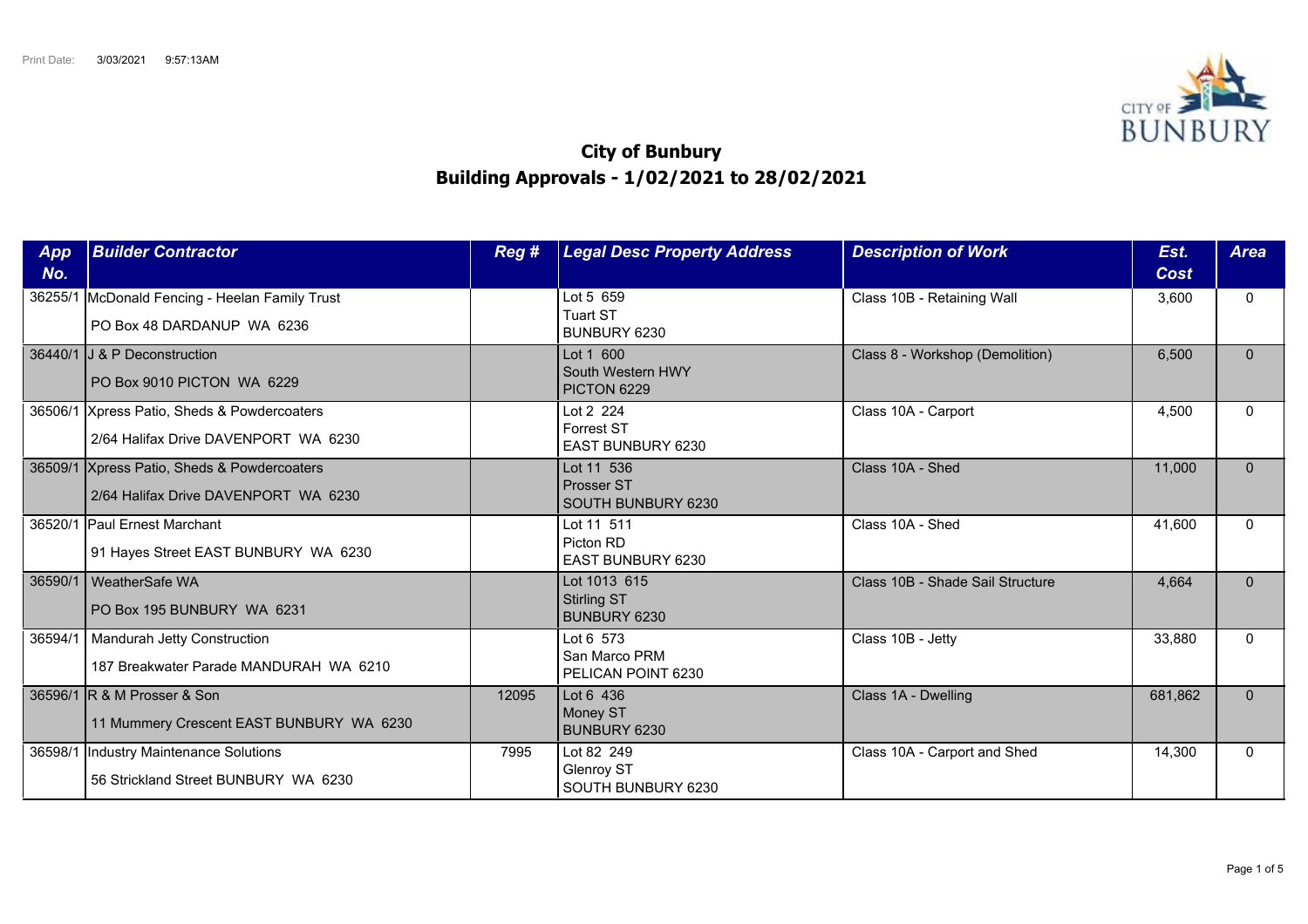| App<br>No. | <b>Builder Contractor</b>                                                           | Reg #             | <b>Legal Desc Property Address</b>                   | <b>Description of Work</b>                                | Est.<br><b>Cost</b> | <b>Area</b>  |
|------------|-------------------------------------------------------------------------------------|-------------------|------------------------------------------------------|-----------------------------------------------------------|---------------------|--------------|
| 36599/1    | Richard John Williams<br>Level 4/1 Collins Street MELBOURNE VIC 3000                |                   | Lot 4 561<br><b>Rodsted ST</b><br>EAST BUNBURY 6230  | Class 10B - Pylon Sign (Bunbury<br>Catholic College)      | 32,000              | $\Omega$     |
|            | 36610/1 Outdoor World Bunbury<br>4 Halifax Drive DAVENPORT WA 6230                  |                   | Lot 7 312<br>Hoylake AV<br>SOUTH BUNBURY 6230        | Class 10A - Shed                                          | 11,130              | $\Omega$     |
| 36638/1    | WeatherSafe WA<br>PO Box 195 BUNBURY WA 6231                                        |                   | Lot 3 201<br><b>Elmbank CL</b><br>SOUTH BUNBURY 6230 | Class 10A - Pergola                                       | 12,870              | $\mathbf{0}$ |
|            | 36644/1 Xpress Patio, Sheds & Powdercoaters<br>2/64 Halifax Drive DAVENPORT WA 6230 |                   | Lot 120 22<br>Ashford PL<br>SOUTH BUNBURY 6230       | Class 10A - Patio                                         | 4,000               | $\Omega$     |
|            | 36645/1 Ventura Home Group Pty Ltd<br>PO Box 1620 OSBORNE PARK WA 6916              | 10805             | Lot 101 196<br>Eedle ST<br>CAREY PARK 6230           | Class 1A - Dwelling                                       | 170,197             | $\Omega$     |
|            | 36660/1 Ventura Home Group Pty Ltd<br>PO Box 1620 OSBORNE PARK WA 6916              | 10805             | Lot 1 240<br>Geographe WY<br>WITHERS 6230            | Class 1A - Dwelling (BAL 12.5)                            | 310,676             | $\Omega$     |
| 36662/1    | Industry Maintenance Solutions<br>56 Strickland Street BUNBURY WA 6230              | 7995              | Lot 210 457<br>Naturaliste AV<br><b>USHER 6230</b>   | Class 10A - Patio                                         | 12,727              | $\mathbf{0}$ |
| 36663/1    | Industry Maintenance Solutions<br>56 Strickland Street BUNBURY WA 6230              | 7995              | Lot 10 445<br>Morrissey ST<br>GLEN IRIS 6230         | Class 10A - Shed                                          | 15,807              | $\Omega$     |
|            | 36664/1  IGM Constructions Pty Ltd<br>PO Box 283 BUNBURY WA 6231                    | 8563              | Lot 752 364<br>Koombana DR<br><b>BUNBURY 6230</b>    | Class 10A - Carport (Site 39 - Discovery<br>Holiday Park) | 3,500               | $\Omega$     |
|            | 36665/1 Prime Contracting Pty Ltd<br>8 Simpson Avenue BUNBURY WA 6230               | wad307<br>wara927 | Lot 24 429<br>Mindalong CL<br>SOUTH BUNBURY 6230     | Class 10B - Replacement Retaining Wall<br>(BA20)          | 19,800              | $\mathbf{0}$ |
|            | 36666/1 Prime Contracting Pty Ltd<br>8 Simpson Avenue BUNBURY WA 6230               | wad307<br>wara927 | Lot 15 224<br><b>Forrest ST</b><br>EAST BUNBURY 6230 | Class 1A - Dwelling (Demolition)                          | 12,000              | $\mathbf{0}$ |
|            | 36667/1 Prime Contracting Pty Ltd<br>8 Simpson Avenue BUNBURY WA 6230               | wad307<br>wara927 | Lot 16 224<br>Forrest ST<br>EAST BUNBURY 6230        | Class 1A - Dwelling (Demolition)                          | 13,000              | $\mathbf{0}$ |
|            | 36669/1 Picton Civil Pty Ltd<br>PO Box 9105 PICTON WA 6229                          |                   | Lot 202 372<br>Lee ST<br>SOUTH BUNBURY 6230          | Class 1A - Dwelling (Demolition)                          | 17,435              | $\mathbf{0}$ |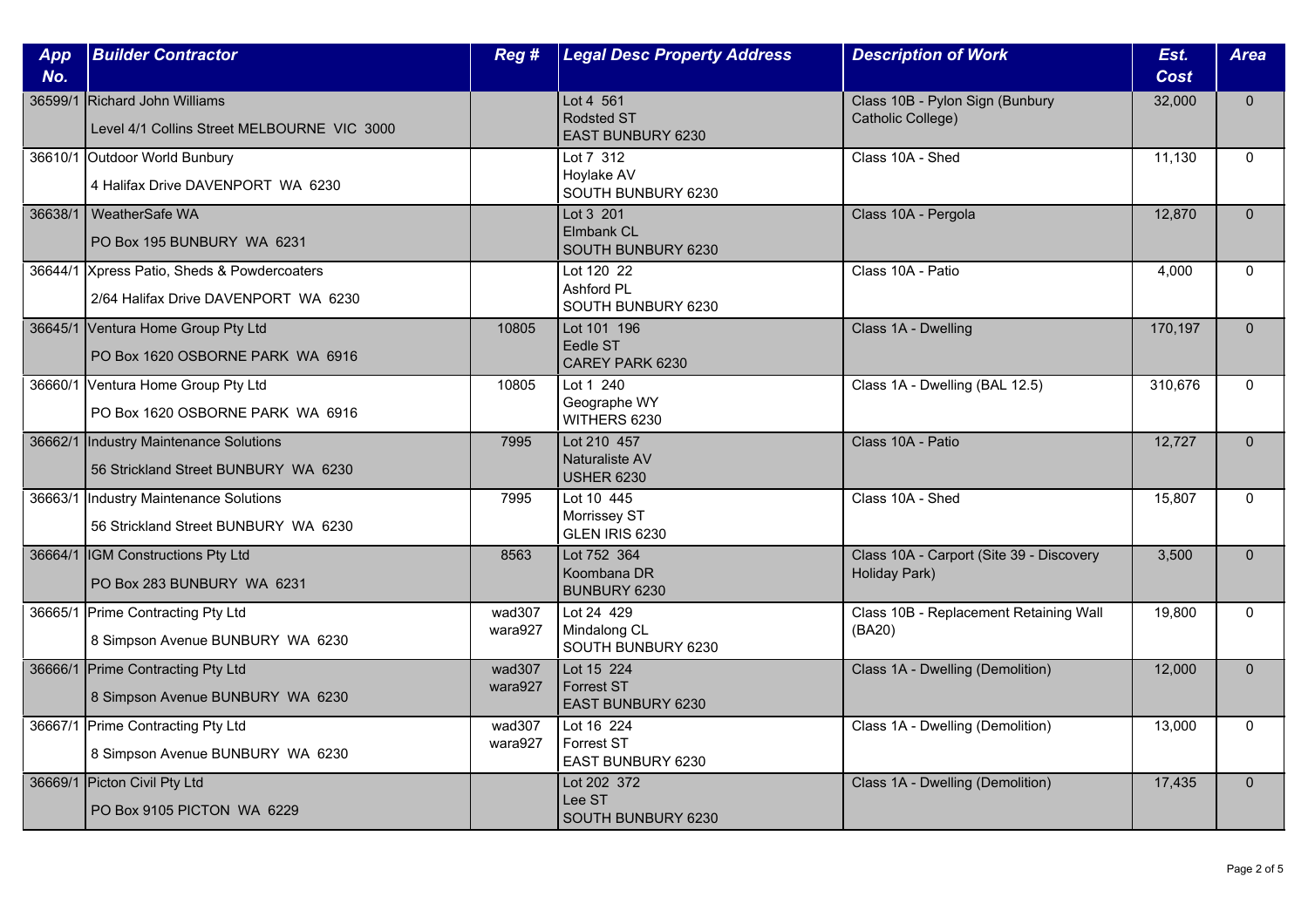| App<br>No.        | <b>Builder Contractor</b>                                                                         | Reg #             | <b>Legal Desc Property Address</b>                    | <b>Description of Work</b>                                          | Est.<br>Cost | <b>Area</b>  |
|-------------------|---------------------------------------------------------------------------------------------------|-------------------|-------------------------------------------------------|---------------------------------------------------------------------|--------------|--------------|
| 36671/1           | Dale Alcock Homes South West Pty Ltd<br>PO Box 354 BUNBURY WA 6231                                | 9718              | Lot 63 902<br>Sanders PDE<br>GLEN IRIS 6230           | Class 1A - Dwelling                                                 | 275,498      | 266          |
|                   | 36672/1 Ojolas Holdings Pty Ltd T/A Diverse Project Group<br>PO Box 287 WELSHPOOL WA 6989         |                   | Lot 74 62<br><b>Blair ST</b><br>BUNBURY 6230          | Class 6 - Shop Fitout Tenancy 7 City<br>Beach (Bunbury Centrepoint) | 285,188      | $\mathbf{0}$ |
| 36674/1           | WeatherSafe WA<br>PO Box 195 BUNBURY WA 6231                                                      |                   | Lot 67 600<br>South Western HWY<br>GLEN IRIS 6230     | Class 10A - Shade Sail                                              | 3,707        | $\mathbf{0}$ |
|                   | 36676/1 Coastline Building Group WA Pty Ltd<br>PO Box 565 AUSTRALIND WA 6233                      | 53214             | Lot 4844 449<br><b>Mouarn ST</b><br>CAREY PARK 6230   | Class 1A - Dwelling                                                 | 205.921      | 202          |
|                   | 36677/1 Prime Contracting Pty Ltd<br>8 Simpson Avenue BUNBURY WA 6230                             | wad307<br>wara927 | Lot 118 36<br><b>Banksia ST</b><br>BUNBURY 6230       | Class 1A - Dwelling (Demolition)                                    | 15,500       | $\Omega$     |
|                   | 36680/1 Picton Civil Pty Ltd<br>PO Box 9105 PICTON WA 6229                                        |                   | Lot 23 448<br><b>Mossop ST</b><br>SOUTH BUNBURY 6230  | Class 1A - Dwelling (Demolition)                                    | 26,400       | $\Omega$     |
| 36681/1 Allan Nix | 81 Weld Road CAPEL WA 6271                                                                        |                   | Lot 2 257<br>Gregory ST<br>SOUTH BUNBURY 6230         | Class 10A - Patio                                                   | 5.000        | $\Omega$     |
| 36682/1           | Tangent Nominees Pty Ltd T/A Summit Homes<br>Bunbury & South West<br>Address Not Supplied         | BC10689           | Lot 3 947<br><b>Canter CCT</b><br>SOUTH BUNBURY 6230  | Class 1A - Dwelling                                                 | 199,014      | $\Omega$     |
| 36683/1           | Tangent Nominees Pty Ltd T/A Summit Homes<br>Bunbury & South West<br>Address Not Supplied         | BC10689           | Lot 17 947<br>Canter CCT<br>SOUTH BUNBURY 6230        | Class 1A - Dwelling                                                 | 214,870      | $\Omega$     |
| 36684/1           | Tangent Nominees Pty Ltd T/A Summit Homes<br>Bunbury & South West<br>Address Not Supplied         | BC10689           | Lot 5 947<br><b>Canter CCT</b><br>SOUTH BUNBURY 6230  | Class 1A - Dwelling                                                 | 220,840      | $\Omega$     |
| 36685/1           | Tangent Nominees Pty Ltd T/A Summit Homes<br>Bunbury & South West<br>Address Not Supplied         | BC10689           | Lot 13 947<br><b>Canter CCT</b><br>SOUTH BUNBURY 6230 | Class 1A - Dwelling                                                 | 215,540      | $\Omega$     |
|                   | 36686/1 Tangent Nominees Pty Ltd T/A Summit Homes<br>Bunbury & South West<br>Address Not Supplied | BC10689           | Lot 15 947<br>Canter CCT<br>SOUTH BUNBURY 6230        | Class 1A - Dwelling                                                 | 209,340      | $\mathbf{0}$ |
| 36687/1           | Option Engineering<br>1 Noonan Place GELORUP WA 6230                                              |                   | Lot 15 293<br><b>Higgins ST</b><br>SOUTH BUNBURY 6230 | Class 10A - Carport                                                 | 10,500       | $\mathbf{0}$ |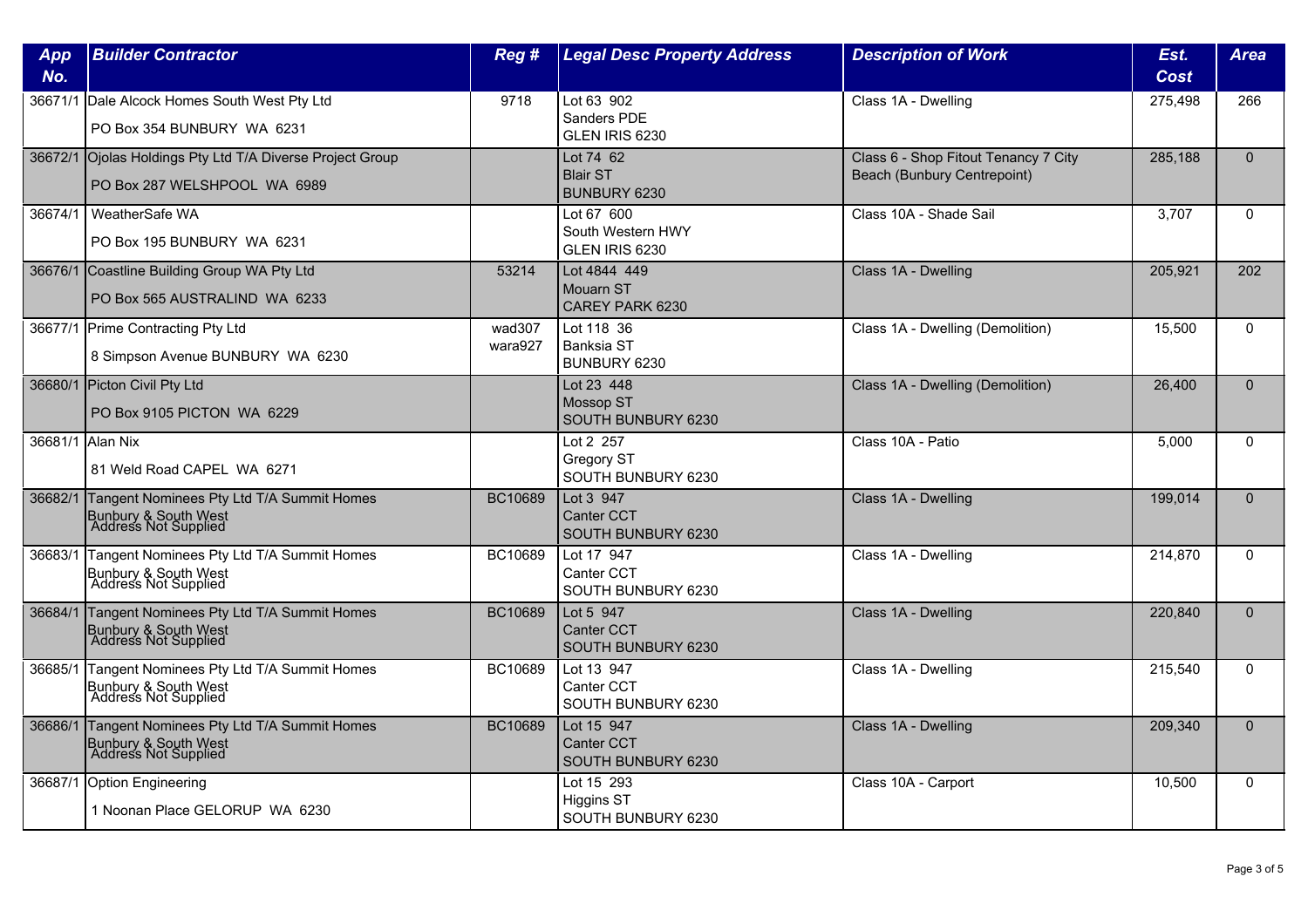| App<br>No. | <b>Builder Contractor</b>                                                                 | Reg#              | <b>Legal Desc Property Address</b>                     | <b>Description of Work</b>                                                   | Est.<br>Cost | <b>Area</b>  |
|------------|-------------------------------------------------------------------------------------------|-------------------|--------------------------------------------------------|------------------------------------------------------------------------------|--------------|--------------|
| 36689/1    | Jason Cherubino<br>10 Heatherglen Road AUSTRALIND WA 6233                                 |                   | Lot 35 693<br>West RD<br>SOUTH BUNBURY 6230            | Class 1A - Dwelling (Roof Re-Clad)                                           | 16,500       | $\mathbf{0}$ |
|            | 36690/1 Alex Ross McDougall<br>14 Karri Street BUNBURY WA 6230                            | 535 151 621<br>85 | Lot 5 648<br><b>Timperley RD</b><br>SOUTH BUNBURY 6230 | Class 10B - Masonry Wall (BA20)                                              | 15.500       | $\Omega$     |
|            | 36693/1 Herbert Dean Anderson<br>97 Wisbey Street CAREY PARK WA 6230                      |                   | Lot 185 714<br>Wisbey ST<br>CAREY PARK 6230            | Class 10A - Patio (Unauthorised)                                             | 1,500        | $\mathbf{0}$ |
|            | 36694/1 TKL Contractors Pty Ltd<br>PO Box 6378 SOUTH BUNBURY WA 6230                      |                   | Lot 2 657<br><b>Trott ST</b><br>EAST BUNBURY 6230      | Class 10B - Swimming Pool & Safety<br><b>Barriers</b>                        | 30,000       | $\Omega$     |
| 36697/1    | Jang Developments Pty Ltd T/A Changing Spaces<br>3/2 Hensen Street DAVENPORT WA 6230      |                   | Lot 74 62<br><b>Blair ST</b><br>BUNBURY 6230           | Class 6 - Shop Fitout Tenancy 20<br>ProDone (Bunbury Centrepoint)            | 68,543       | $\Omega$     |
| 36699/1    | Tangent Nominees Pty Ltd T/A Summit Homes<br>Bunbury & South West<br>Address Not Supplied | BC10689           | Lot 14 947<br>Canter CCT<br>SOUTH BUNBURY 6230         | Class 1A - Dwelling                                                          | 213,362      | $\Omega$     |
|            | 36701/1 Luke Mattaboni<br>3/10 Halifax Drive DAVENPORT WA 6230                            |                   | Lot 2 667<br><b>Upper ESP</b><br>BUNBURY 6230          | Class 1A - Dwelling Alts & Adds<br>(Structural Head Beam Tie-down<br>Column) | 3,111        | $\mathbf{0}$ |
| 36702/1    | Luke Mattaboni<br>3/10 Halifax Drive DAVENPORT WA 6230                                    |                   | Lot 3 667<br><b>Upper ESP</b><br>BUNBURY 6230          | Class 1A - Dwelling Alts & Adds<br>(Structural Head Beam Tie-down<br>Column) | 3.111        | $\mathbf{0}$ |
|            | 36703/1 CPR Outdoor Centre<br>67 Halifax Drive DAVENPORT WA 6230                          | $\overline{0}$    | Lot 42 350<br><b>Kearney WY</b><br><b>USHER 6230</b>   | Class 10A - Carport                                                          | 9,631        | $\Omega$     |
|            | 36704/1 Outdoor World Bunbury<br>4 Halifax Drive DAVENPORT WA 6230                        |                   | Lot 71 248<br>Gleneagles WY<br>PELICAN POINT 6230      | Class 10A - Patio                                                            | 16,070       | $\mathbf{0}$ |
|            | 36706/1 Resonation Pty Ltd<br>15 Hislop Street EAST BUNBURY WA 6230                       |                   | Lot 2 108<br>Castle ST<br>SOUTH BUNBURY 6230           | Class 1A - Dwelling                                                          | 198,738      | $\mathbf{0}$ |
|            | 36708/1 Alan David Andrew Leatherbarrow<br>18 Wilkerson Way WITHERS WA 6230               |                   | Lot 35 701<br>Wilkerson WY<br>WITHERS 6230             | Class 10A - Shed & Lean To                                                   | 19,900       | $\Omega$     |
| 36709/1    | Hacer Pty Ltd T/A Smith Construction WA<br>PO Box 5025 BUNBURY WA 6230                    | BC102152          | Lot 28 130<br><b>Clifton ST</b><br>BUNBURY 6230        | Class 6 - New Amenities Block (T2 -<br>Last Slice Pizza)                     | 65,000       | $\Omega$     |